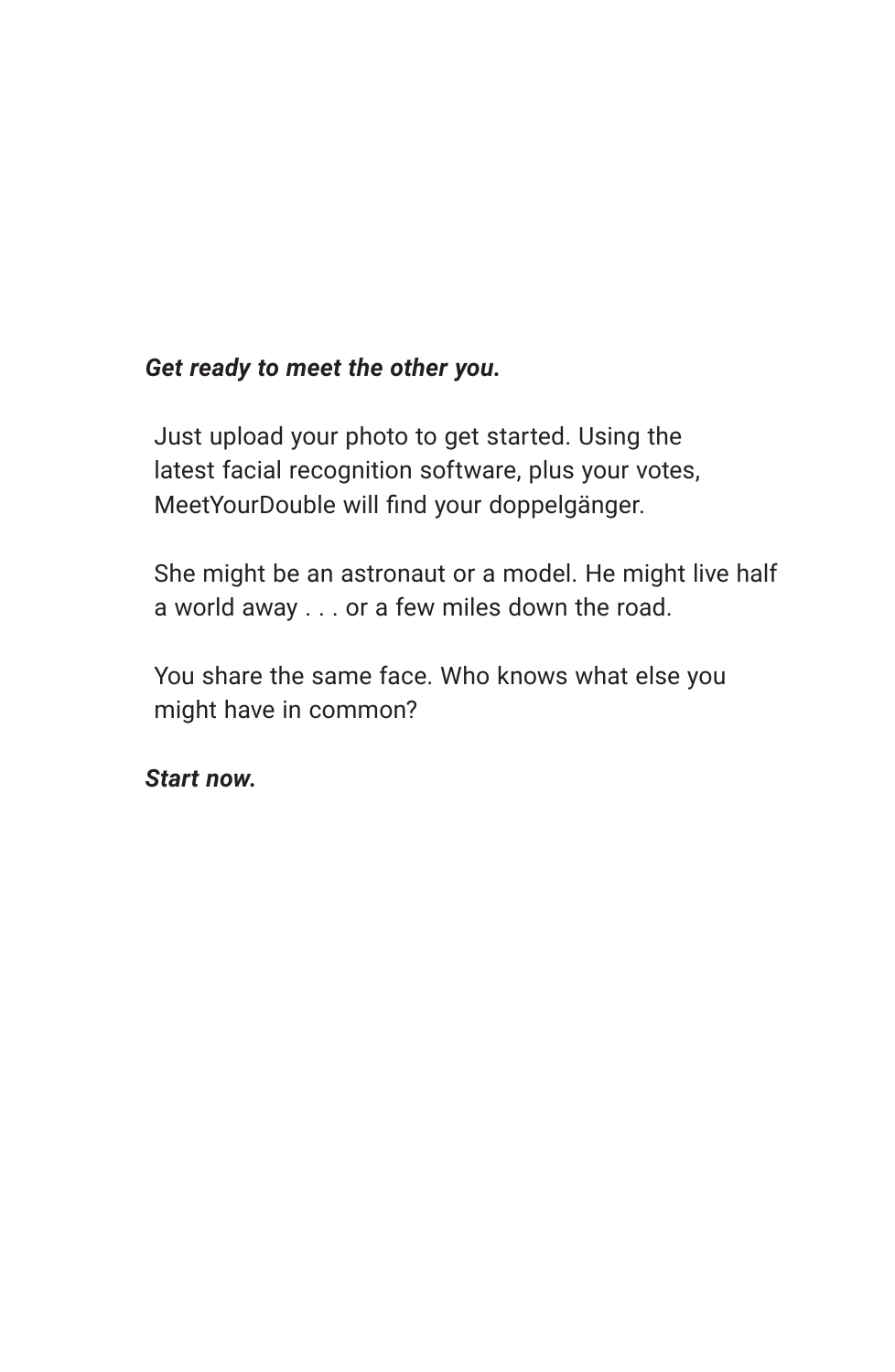## *DAZZL! Magazine*

## Double Trouble

*Roxanna Norris*

MeetYourDouble is the hottest new app, with 200,000 new downloads in the last month alone. You might think you're one in a million – but, with seven billion people in the world, there are a fair few of you out there!

We've all seen the parade of celeb lookalikes. Some may be total pants, but some are uncanny. Wouldn't it be cool, then, to be able to meet your very own lookalike?

Users of MeetYourDouble say: yes! The app's following keeps on growing. It's become a cult phenomenon among the hipsters and shakers of everywhere from Shoreditch to Sandbanks.

All you have to do is upload some photos of yourself and click 'Find my doppelmatch!' A few seconds of digital crunching later and MeetYourDouble presents you with a selection of your closest counterparts. Other app users can then wield their votes to weigh in on which is the most uncanny match.

What if it turns out you share a face with an up-andcoming Hollywood starlet? (Awesome!) What if you share a face with a chavvy bruiser who spends Friday nights getting banned from Wetherspoons? (Criiinge!)

Either way, it's a glimpse into a different life – a life that might have been yours. With that in mind, who wouldn't want to meet their alter ego?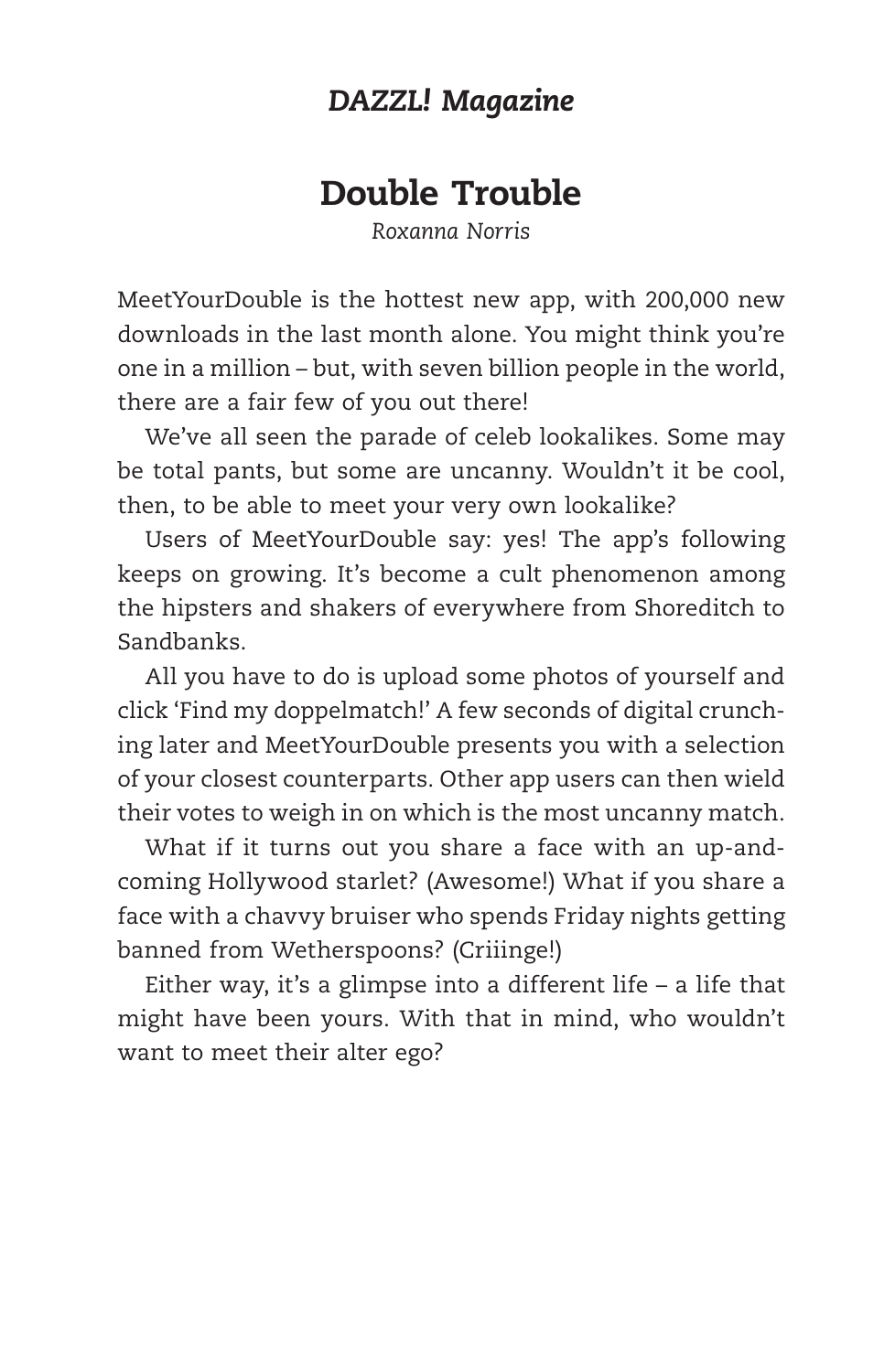# *Doppelprofile – MeetYourDouble*

*Please fill in your details, so that other users can get to know you!*

**Name:** Ella Mosier

**Age:** 24

**Occupation:** Still looking for the right thing

**Location:** Walney Island, Cumbria, UK

**Interests:** playing guitar, reading, avoiding drama, being ignored by my dog. I'm pretty boring, really.

*Hi there, Ella! Based on the results of our doppelmatch software and 1,454 votes from fellow users, your photo has achieved a 98 per cent match with . . .*

**Name:** Jemima Cootes-Mitchell

**Age:** 25

**Occupation:** Actress

**Location:** London, UK

**Interests:** theatre, singing, dancing till I die, give me adventure in all forms!

*Message Jemima now?*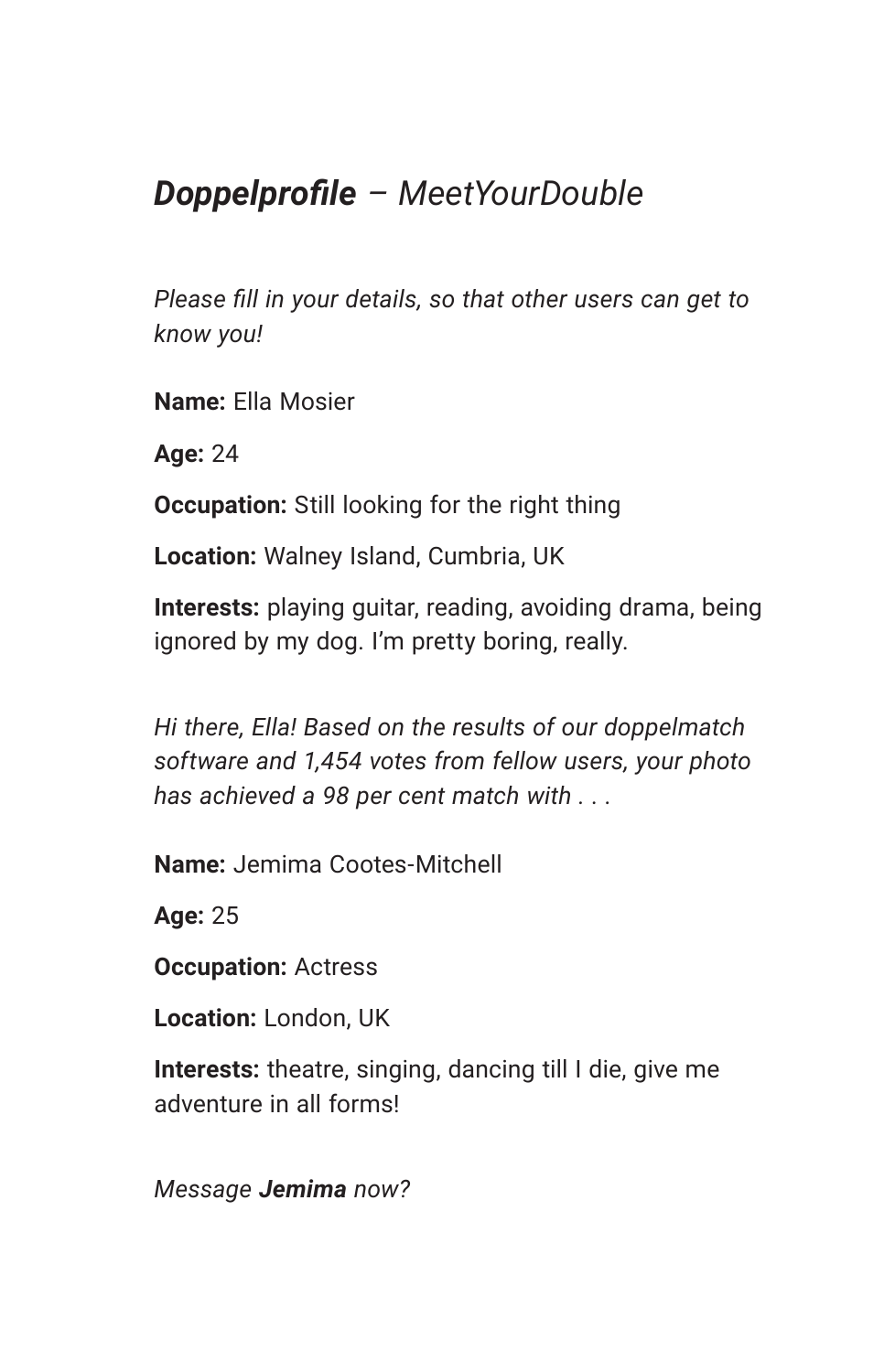# **1**

## **WEIRD EARS**

### **Ella**

When I first met my double, I was disappointed by how little she looked like me.

'Ellie!' she called.

The woman waved her arms above her head, like I might miss her. Not likely. An oversize orange beanie bounced against her head and her mouth stretched in a theatrical 'O'.

'Ellie!'

*It's Ella*, I tried to say, but my lips were stuck together and nothing came out.

Over the course of the day's long train ride, I'd wondered if our first meeting might have the feel of a long-lost twins scenario. We'd scan the station's crowds until, miraculously, our eyes locked. Time would slow down, then speed up. We'd rush towards each other and fall into a hug.

No. Stupid.

That was a daydream borrowed from a bad movie.

In the broadest terms, we looked alike: pale skin and elfin features, with a mop of hair that was either dirty-blonde or dishwater-brown, depending on the light. But Jem, with her ugly beanie, wasn't my twin. She wore a brash smear of orangey-red lipstick to match the hat, and her hair looked in dire need of a hairbrush. Her appearance was far removed from the girl in the photo, with her sleek hair and minimal makeup.

I probably didn't look the same as my picture either.

As Jem's gaze bored into me, I ran a hand through my unwashed hair. I was all too aware of the dark circles under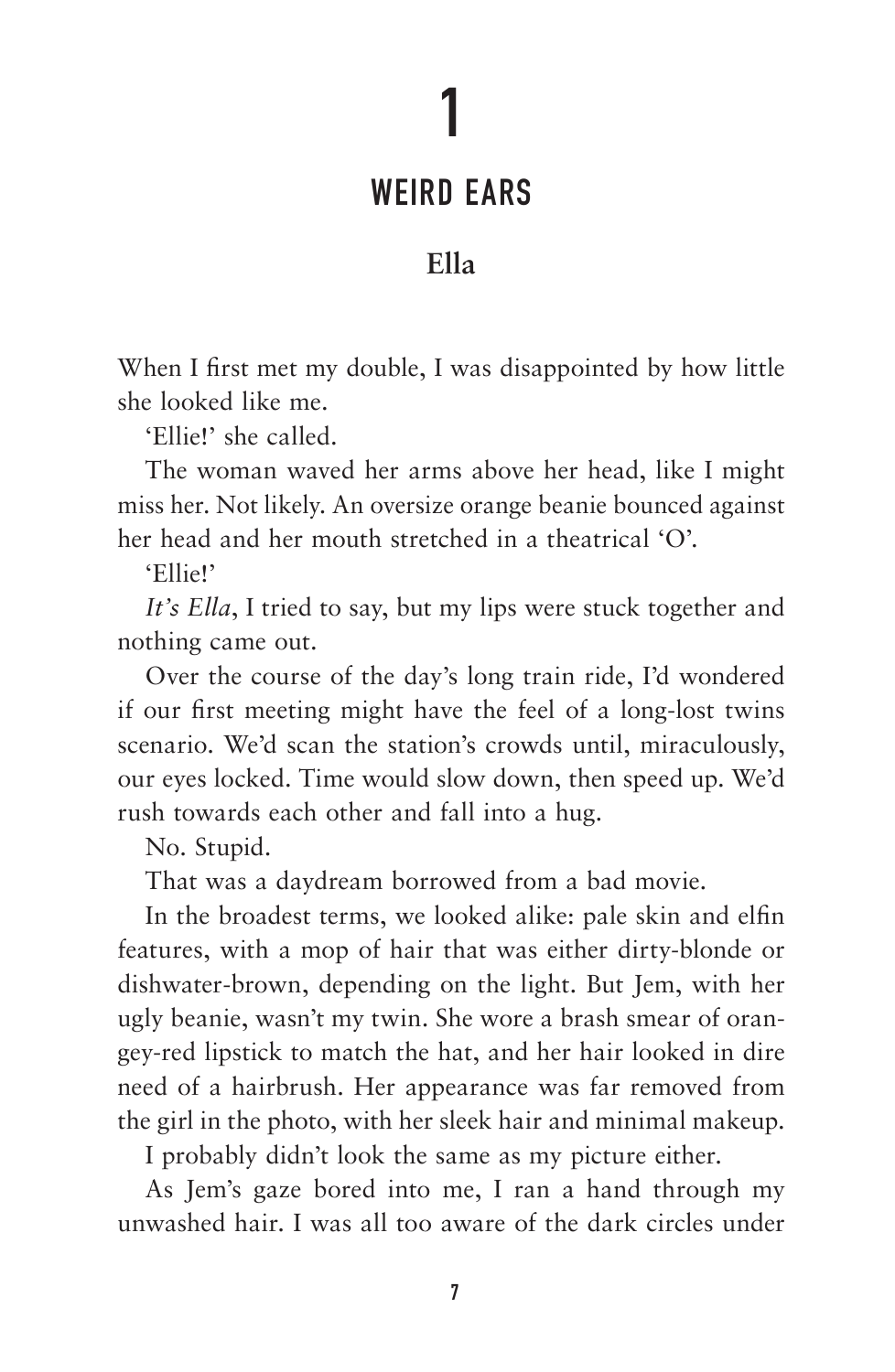my eyes. The version of me on the app was the good Ella, the one I could just barely remember. The real me was much less impressive.

'Are you Ellie?' she asked, bounding over to where I stood.

In spike-heeled boots, my double was four or five inches taller than me. Despite the cold October day, she wore an ultra-short leather skirt with artfully-ripped tights. Her beaded top glittered when it caught the light, and was cut low to reveal the ample swell of her breasts. I wished I could be so courageous. In jeans and a faded green jumper, I felt bundled-up and dowdy.

'It's Ella,' I said in an undertone, but the blare of a train announcement swallowed up my voice.

I shifted my tatty backpack from shoulder to shoulder. It was Saturday afternoon and hordes of passengers streamed past us. The bump of a stray elbow buffeted me half a step backwards. I took a shaky breath and righted myself, but when I tried to speak again, I was interrupted.

'Who else would it be?' another voice said. 'Unless this place in swimming in your doppelgängers. Euston's turned into your own personal lab for Jemima clones.'

I turned to look at the guy who'd spoken. With black hair that fell past his chin, he looked Asian, maybe Chinese or Japanese. ('Foreign,' my mum would say with a sniff, triggered into a rant about immigration, even though our town was white-whiter-whitest.)

He was tall and wiry, and there was an eager, forward lean to his posture. Despite my nervousness, my toes curled inside my trainers. He was very good-looking. Jem elbowed him aside and stepped forward.

Without warning, my double hugged me.

In contrast to my daydream, it wasn't a tearful, thank-Godwe-found-each-other hug. I didn't even have time to react to it. My arms hung limply at my sides, while Jem squeezed me tight for exactly two seconds. She air-kissed both my cheeks –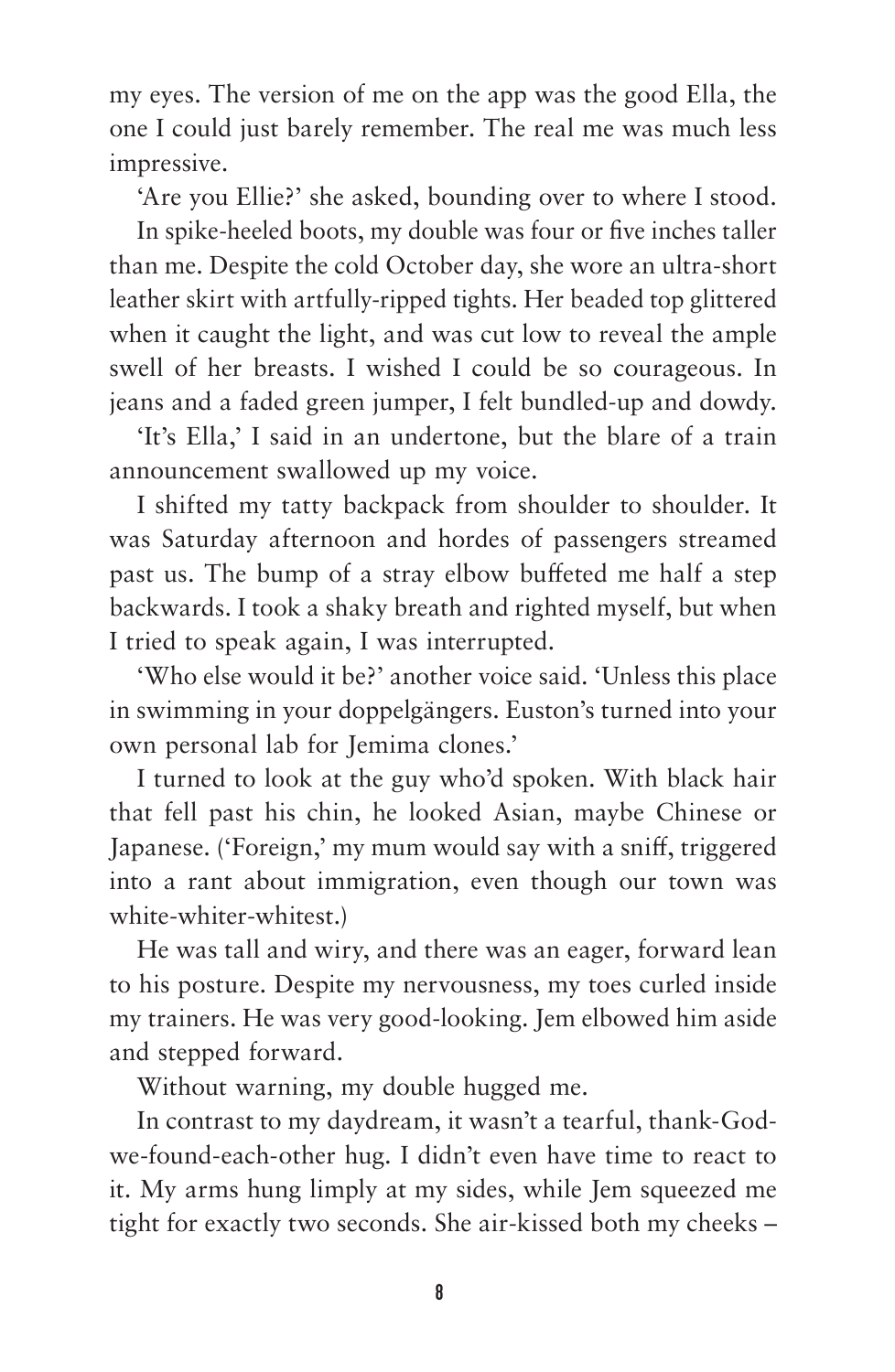*mwah! mwah!* – and then pulled away again. When she spoke, her voice was newsreader-posh and bright with false cheer.

'It's so great to meet you!'

'It's great . . . to meet you . . . too . . .' I said.

Another person shouldered past us, shoving me aside. Jem seemed unaffected by the crowd, but I was beginning to feel lightheaded.

I glanced over at my train. It was departing again, going back up north. During the four hours I'd spent on the journey to London, my anticipation had crept higher and higher. Now I was on the downward swoop of the rollercoaster.

This stupid plan of mine to travel halfway across the country to 'meet my double' wasn't just a waste of money. I had a strong feeling I was about to make a fool of myself. In our messages through the MeetYourDouble app, I'd already lied to Jem to make myself sound more interesting. *I'm coming to London anyway.* (Lie.) *I've got some friends there.* (Lie.) *Might have a lead on a job.* (Lie.)

In truth, I'd come to London because . . .

Because . . .

'No shit, she really does look like you.'

It was the handsome guy at Jem's side. Like me and my double, he looked to be in his mid-twenties. When he peered at me, I shrank under his gaze. Jem was eyeing me, as well.

'Yuh, it's pretty crazy,' she said.

'I mean, she doesn't have the same mad glint in her eye, Ripper,' the guy said. 'But the rest of it  $\ldots$  is kind of freaky. You're sure you don't have some secret sister out there? Maybe your dad played away one weekend in Blackpool?'

'My dad's never been north of Watford,' Jem said with a laugh.

The two of them spoke in a rapid back-and-forth, which – it couldn't be more obvious – was not meant to include me.

'Lemme see the ears,' he said, again examining me. 'Some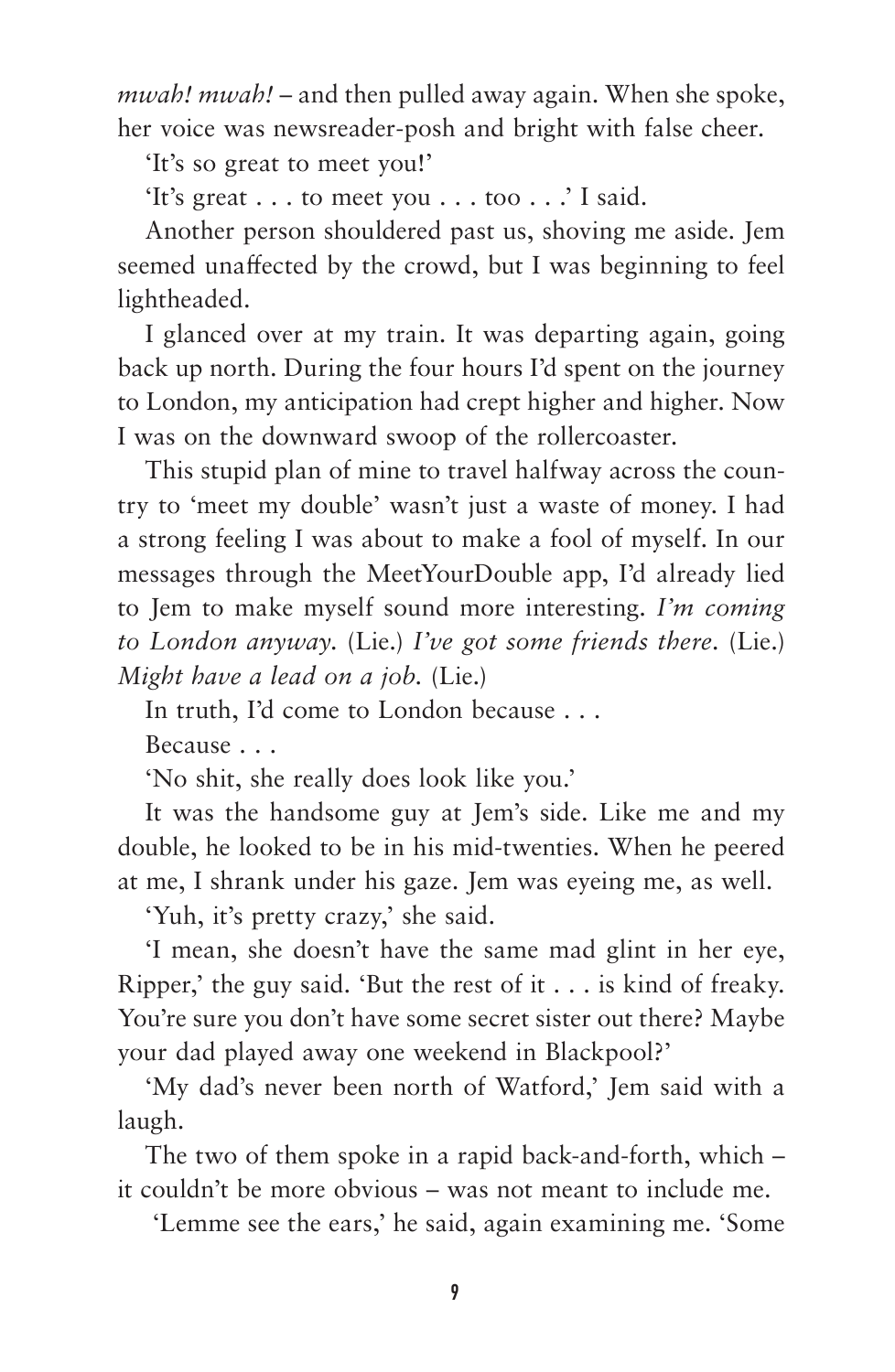people have weird ears.' He cut his gaze to Jem. 'Weird ears. Band name. What d'you think?'

'Weird ears, weird ears,' Jem said. Then she shook her head. 'Nah, it strays. Say it too many times and it sounds like We're Deers. Or Weird Years.'

'Well, you say that like it's a bad thing – '

'If you're looking for a band name, how about Psycho Killer Strangers From the Internet?' I interrupted, the words slipping out in a rush of anger.

The two of them turned to look at me once more. My face burned, anger turning to embarrassment.

Voice faltering, I said, 'Sorry . . . but I don't have weird ears.'

'Hey, sorry about that.' The guy's expression softened. 'You definitely don't have weird ears. You have nice ears. Congratulations on your ears.' He raked his hair out of his face and looked at me intently. 'I'm Katsuhito. Don't worry, there won't be a spelling test. Most people call me Katsu. Like the chicken.'

Like the chicken? I didn't know what he was talking about, but his gaze was warm. For the first time, I felt like he was seeing me as a person, rather than as a prop.

'I call him Dicknugget,' Jem said. 'Sometimes Nippleface.'

Katsu put his arm around Jem (half loving embrace, half wrestling hold) and, when she tried to break free, he swooped in for a kiss. She leaned in to the kiss – sloppy, TMI – and then swatted him away, laughing. Her laughter came in a quick-fire volley, a fraction too loud.

Like Jem in her fashionably-torn tights, there was a hipster-ish vibe to Katsu. He wore skinny jeans, a yellow T-shirt, and a leather jacket. There was a piercing at his eyebrow and another nestled inside his ear. (Weird ears, indeed.) I didn't know any blokes in Cumbria who'd wear a T-shirt that read, *I'm just here to establish an alibi*, but that made me like him more, not less.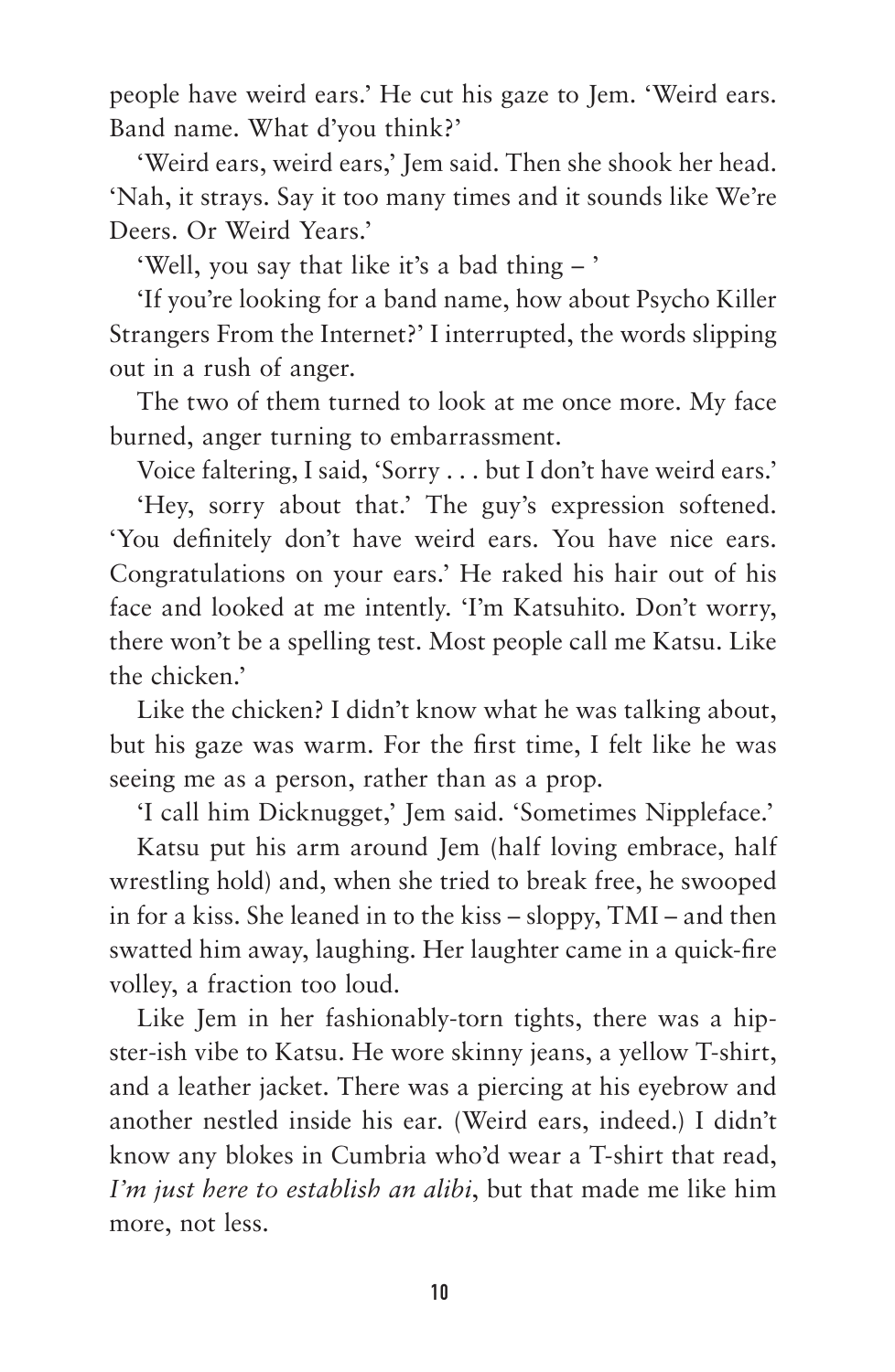'What are we doing?' Katsu asked.

Jem shrugged and looked around at the station platform, which was beginning to clear. 'Coffee?'

'Addict,' Katsu said.

'Puritan.'

She stuck her tongue out at him. He laughed and drew her close. Their casual intimacy made my chest ache. Katsu hooked his finger around a strand of Jem's hair and pulled on it playfully. For a second, I felt a phantom echo of the sensation. Then all I felt was cold; they were indoors, and I was outside, face pressed against the glass. The two of them ambled away, without bothering to ask my opinion. I stood rooted to the spot.

*What am I doing? Why am I here?*

'Um,' I said.

Jem turned back to look at me. 'Coming?'

'Um, I'm not so sure . . .'

Out of the corner of my eye, I saw the train tracks glitter. *I don't want to be here anymore.*

'Come on, we'll go get caffeinated and have some fun,' Jem said.

She shrugged off Katsu's embrace and advanced on me. I flinched as she squeezed into my personal space. She slipped an arm through the crook of my elbow. The scent of her perfume – oranges, sunshine – banished the grey day for a second. When her voice dropped to almost a whisper, it was as if her words were for me and me alone.

'I've been so excited to meet you,' she said. 'Honestly. It blows my mind how much you look like me. We could be sisters, I swear. We'll get some coffee, get some food, find something to do. It'll be marvellous.'

Jem's rapt gaze, the insistence of her words, disarmed me. Up close, I could see the resemblance clearly. Me and Jem, we dressed differently, we spoke differently, we held ourselves differently.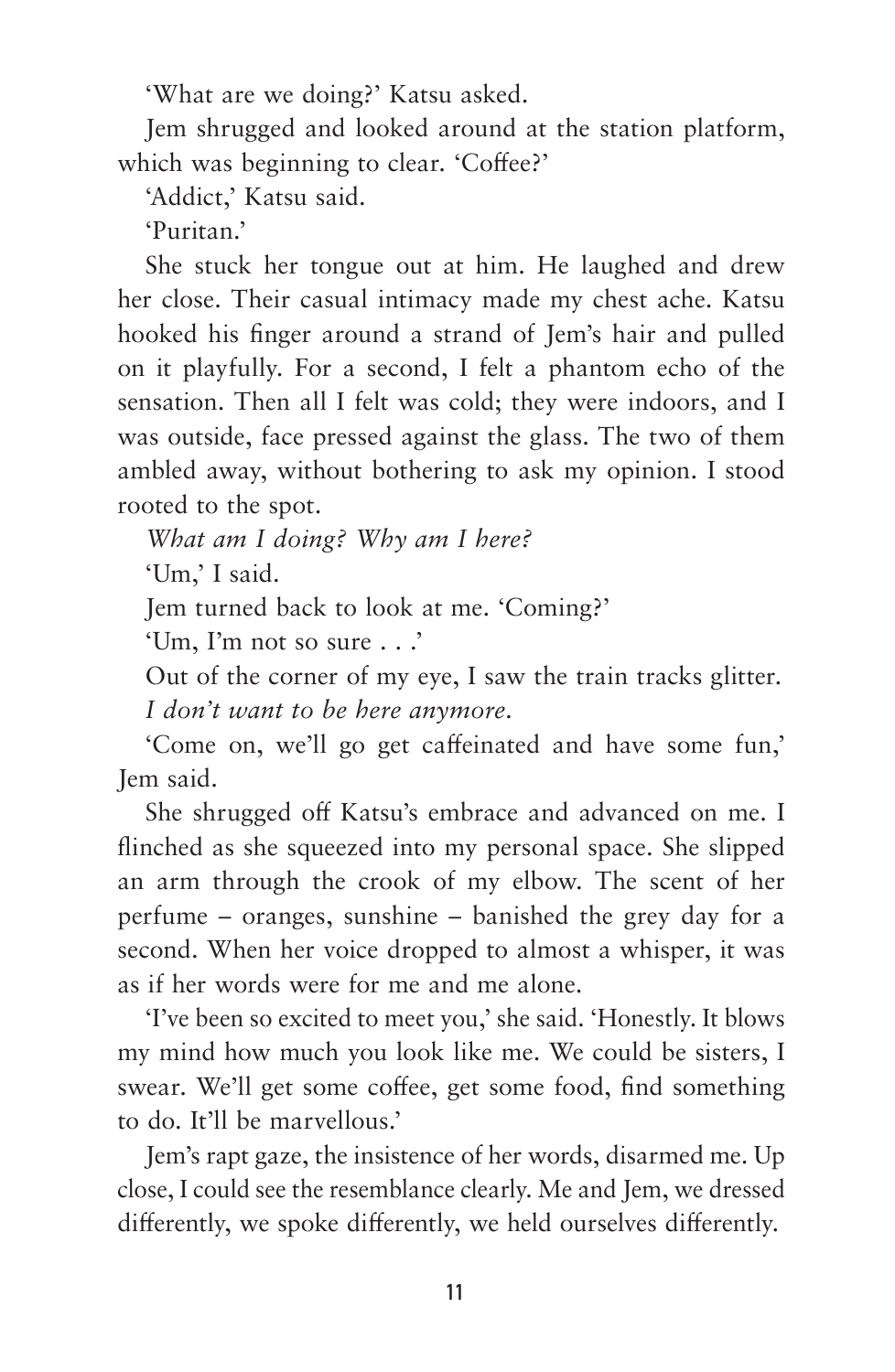But . . .

I met Jem's gaze once more.

. . . the eyes. They were the same. Same shape, same shade: blue shifting into green shifting into grey; the colour of the Irish Sea on a cloudy day. The pointy nose was alike, too. We had the same wide mouth, the same angular face.

Looking at her was like passing an unexpected mirror and not knowing if it was your reflection you were seeing or another person.

Despite the cold day, despite my jangling nerves, I felt a rush of unexpected warmth. I'd experienced the same feeling when Jem's profile had loaded on the app. The fact that we looked alike, perhaps it was a fluke, a coincidence, an uncanny roll of the genetic dice. Yet I'd felt an instant connection with the stranger on the screen and I felt it in person, too.

Jem squeezed me into another quick hug and then released me. 'Come on,' she said again.

I nodded. In that moment, I recognised how cults recruited people on the basis of one charismatic leader. Katsu was a follower of the Cult of Jem, too. I saw that now. He gave as good as he got from her, but his soft-eyed looks betrayed him. As the three of us walked through the station, Jem was in the lead, hips swaying, and Katsu walked with a hand at her waist. I picked up the rear.

I took a deep breath and fluffed up my hair, trying to make it look less unwashed-dirty and more fashionably-dirty. Lifting my chin, I made an effort to walk tall, pushing through the crowds confidently. This was why I'd come to London: for the noise, the bustle, the sense of life in full colour.

*I can do this, I can be this person.*

Breaking into a slight trot, I jostled forward until I was level with Jem, not lagging behind. On the way out of Euston, we passed at least three coffee places in the space of 200 metres. There was a coffee cart, a name-brand coffee chain, an arty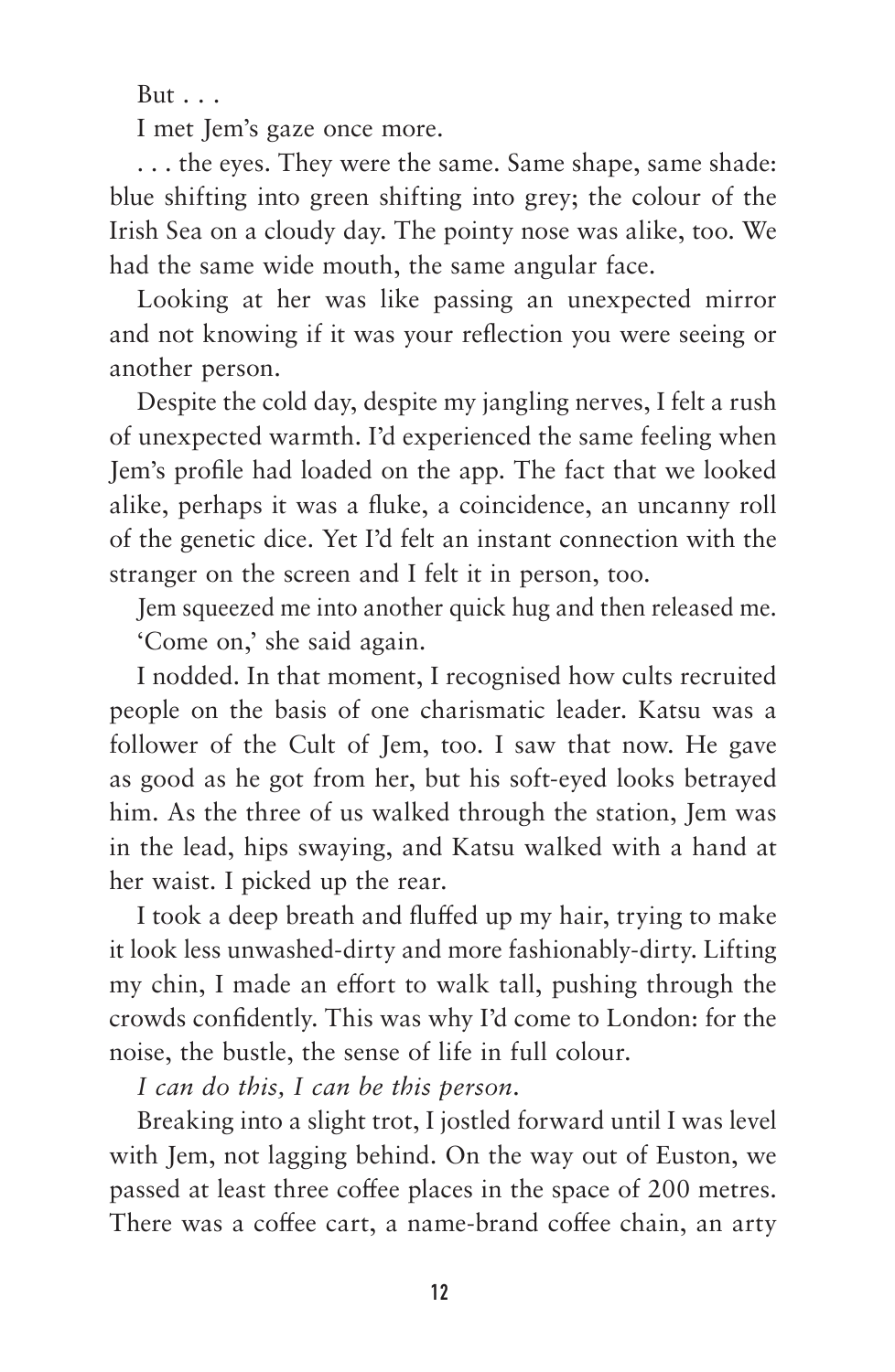café with a chalkboard sign outside. We didn't stop at any of them. Apparently they didn't sell the right kind of coffee.

'I want Marco's dark roast . . .' Jem confided in me.

Katsu gave a sigh. 'The one in Chelsea?' He twisted his neck, also throwing a glance at me. 'You don't want to trek all the way to Chelsea, do you?'

I had no idea. Neither of them waited for a response from me, though.

'Can't help my cravings,' Jem said.

'You're a brat,' Katsu said.

'It's why you love me.'

Jem took a turn and Katsu followed. The world rotated according to her whims. I hesitated and then I followed too, down a set of steps and into an Underground station.

Chelsea. We were going to Chelsea. I only had the haziest sense of what might lie in this posh part of London. Money, tiny dogs, designer lives. Back on Walney Island, I knew someone named Chelsea. She was a bright, plainspoken girl who stacked shelves at Tesco, but maybe her parents had once dreamed of bigger things for her. You could give your child the name, but you couldn't give her the money, not if you were a nobody from a small town.

Inside the Tube station, a mangy-dog smell filled the air. Flickering fluorescents replaced the natural light. Someone pushed past me and their shoulder hit mine hard enough that my bones jumped in their sockets.

I fluffed up my hair again, straightened my spine.

*I can do this, I am this person.*

It was no good; the panic was creeping back in, prickling across my skin. A tide of people pushed me in the direction of the metal barriers. But I didn't have a ticket. Where could I buy a ticket? Craning my neck, I tried to locate the machines, but the crowd pushed me mercilessly onward in the opposite direction.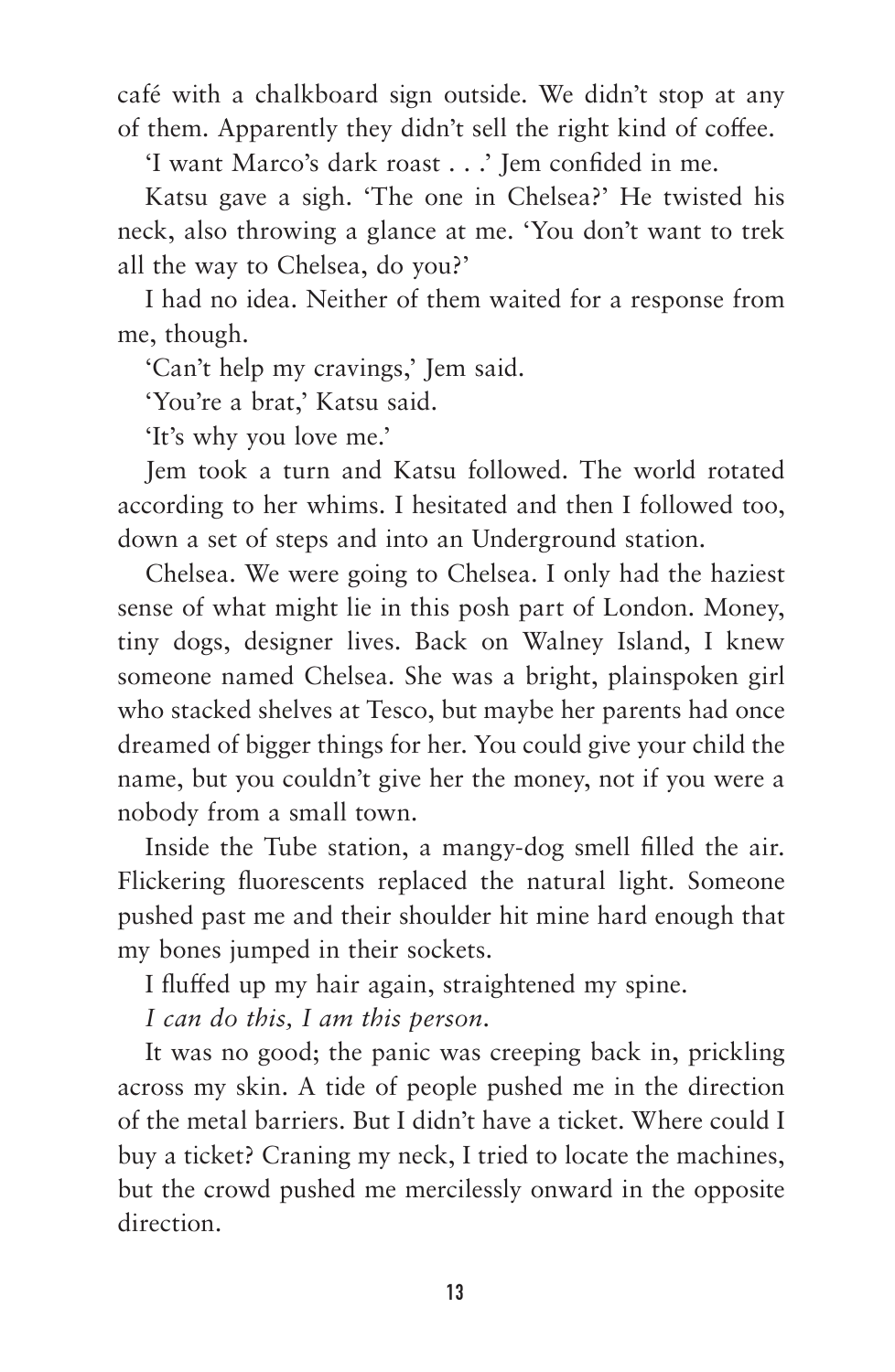Jem and Katsu pulled ahead of me and passed smoothly through the barriers. I had no way to get through. The metal bar, slick and cold against my palms, stuck firm. A throng of people swelled behind me, impatient at the bottleneck I was causing. There were *tut*s and sighs.

I'd never felt more like a dumb hick from the country.

Beyond the barriers, my double's orange beanie disappeared from view. I had no choice but to turn around and fight my way back through the crowd. Scanning the sea of unfamiliar faces, it hit me in the stomach: I was alone.

Around me, strange accents and foreign languages blended together. Announcements blared over the loudspeaker. The rattle of trains arriving and departing sent shivers down my spine. Back home, I was used to life in miniature. Bus drivers who knew my name. Church services where fifty people was a big crowd. Towns where there were more seagulls than people.

Someone grabbed my arm. I flinched away, thinking: *Pickpockets! Muggers! Thugs!*

Again, I felt a hand reach for my arm. My vision cleared and I realised it was Katsu. He'd doubled back through the barriers.

'Come on, Weird Ears,' he said. 'Let's get you an Oyster card.'

Relief flooded my body, followed quickly by embarrassment. Of course. An Oyster card. I fumbled with the ticket machine's buttons, feeding coins down its metal throat. There were so many stages to the process, so many buttons to press. When I got confused, Katsu had to take over for me, selecting options on the screen with practised ease. It was several minutes before I got my card. Afterwards, my purse felt light – too light – but I pushed the worry aside.

'I guess the world is yours now,' Katsu said, as I swiped through the barrier.

I nodded. He'd meant it as a joke, but, plastic card clamped in my fist, I felt the truth of it all the same. For other people, for Jem, the world was a bright shiny pearl. Why not for me, too?